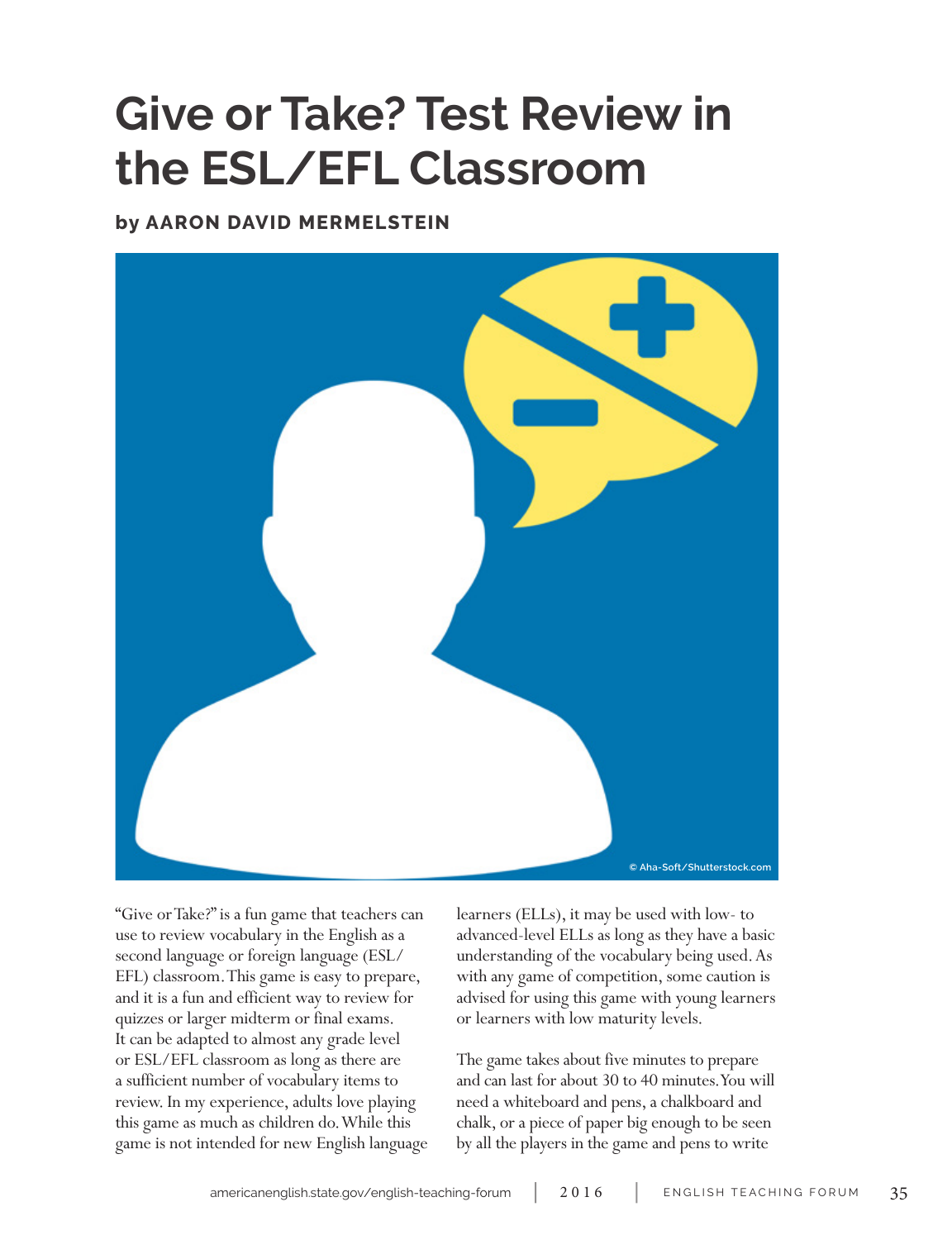on it. You will also need one bell or noisemaker for each team, although when I have forgotten my noisemakers, I've substituted old dry-erase marker pens and instructed the students to tap them on the desks to make sounds. For environments with limited resources, recycled paper can be used, and students can raise their hands instead of making a sound.

# **HOW TO PREPARE FOR THE GAME**

- **1.** Prior to the class, you must have at least 25 to 30 vocabulary words to review, along with their English definitions. Also, you need to create an Answer Key Grid with at least 25 spaces and fill in the spaces with various points to be scored by the students. (See Table 1 for an example.) Each time you play the game, you should create a new Answer Key Grid so that students cannot memorize point locations on the grid. Don't allow students to look at your answer key, but you will need to look at it throughout the game in order to know how many points you should be writing in each grid space. (Note: Right before the game begins, I quickly flash the students the Answer Key Grid so that they know that all the points are predetermined and that I am not helping any teams. I am usually about two to three meters away from the students, so they can't really see any details, but this step is important so that the students trust the teacher and understand that they are in control of the game.)
- **2.** At the beginning of the game, divide the class into two to four groups and instruct students to move their desks and sit together in a circle with their group members.
- **3.** While the students are moving the desks into group circles, create a large Scoring Grid on the board with 25 spaces (see Table 2). Make sure everyone can see it, and write the numbers or names of each group on the left side of the grid where you can write their team scores later.
- **4.** Explain the instructions for how to play the game (see below).

# **INSTRUCTIONS FOR STUDENTS**

Prepare students to play the game. You might say something like this: "We are going to play a vocabulary review game called 'Give or Take?' I will say the English definitions of vocabulary words, and you will need to tell me the vocabulary word that best matches the definition. I will give each team a bell or noisemaker, and whoever knows the correct answer should make the sound. I will call on the first person who makes the sound, and that person will give the answer. You should not just shout out the answer if you have not been called on; if you do, you might be giving the answer to another team. Besides being the first person to make the sound, there are a few more rules that determine who gets to give the answer."

Then you can go over the following rules.

## **Rules**

- **1.** Only the person who has the bell or noisemaker and makes the sound can give an answer when called upon.
- **2.** One student cannot make the sound and then ask other members of the group to tell him or her the answer.

|                | A       | B       | C       | D       | E       | Extra<br>Round | Bonus<br>Round | Final<br>Round | Secret<br>Round |
|----------------|---------|---------|---------|---------|---------|----------------|----------------|----------------|-----------------|
|                | $300+$  | $100+$  | $100+$  | $200+$  | $400+$  | $500+$         | $700+$         | $900+$         | $1,000+$        |
| 2              | $100-$  | $200+$  | $100+$  | $300+$  | $400 -$ | $500+$         | $700+$         | 800-           | $1,000+$        |
| 3              | $200 -$ | $200-$  | $400 -$ | $200+$  | $500+$  | $500 -$        | $800+$         | 800-           | N/A             |
| $\overline{4}$ | $500 -$ | $100+$  | $300+$  | $500+$  | $100+$  | $600 -$        | 800-           | N/A            | N/A             |
|                | $300+$  | $100 -$ | $600 -$ | $100 -$ | $600+$  | $600 -$        | N/A            | N/A            | N/A             |

**Table 1. Sample Answer Key Grid, including extra rounds and scores**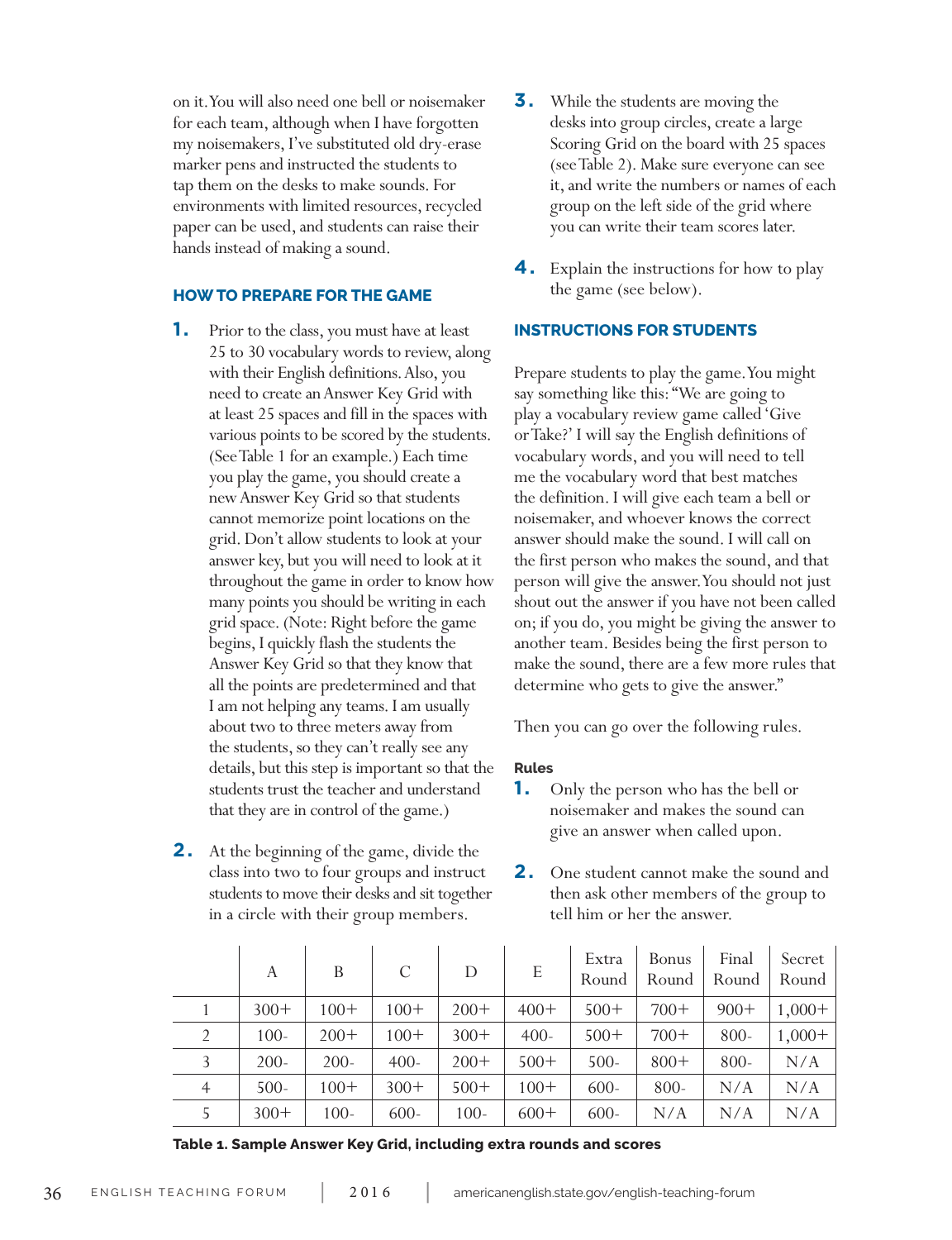- **3.** One student cannot make the sound and then pass the noisemaker to another student to answer.
- **4.** If a student makes the sound but does not know the correct answer or does not give an answer at all, the teacher should read the definition again; then anyone on another team can make the sound and try to answer correctly.
- **5.** There is no penalty for a wrong answer.
- **6.** The teacher will not call on the same student to answer all the questions for a group, even if the student knows all the answers.

Note that you want the students to sit close together in their groups so that they can easily pass the noisemakers—not throw them—to others in their group who know the correct answers.

## **Scoring**

Inform the students that the team with the most points at the end of the game wins. Explain that the student who answers correctly will select a space on the grid and have a chance to score points for his or her team. Here, you should give an example so that students understand how the game is played. For instance, you could select space B4 on the grid and then write in a value of 100 points. Next, explain that after you write in the number value, the person who answered correctly will have to choose whether to *give* the points to another team or *take* the points for his or her own team.

Naturally, the students will be curious as to why anyone would want to give points away to another team if the way to win the game is to have the most points. Here is where the game gets more fun and interesting. Write a plus sign and a minus sign next to the 100 points and explain that sometimes the point values are positive, and sometimes they are negative—but that you will write the plus or minus sign only *after* the students have made their selection of whether to give or take the points. So it is important to let students know that sometimes it is good to take the points, but sometimes it is good to give them away. Further, the person who answers correctly can give the points to any other team.

To make the game even more fun, after the student with the correct answer makes the grid space selection and then answers the question, "Give or take?" I ask the student, "Are you sure?" This often causes both concern and laughter. Usually, at some point in the game, many of the other students will join me when I ask this question.

Scoring for the game just involves filling in the points scored next to the team numbers on the left side of the Scoring Grid by either adding or subtracting.

At this point, you can give each team one noisemaker and begin the game.

# **ADDITIONAL SUGGESTIONS**

**1.** It may be necessary to provide the students with multiple English definitions and/or use gestures or body

|  | D |  | н |
|--|---|--|---|
|  |   |  |   |
|  |   |  |   |
|  |   |  |   |
|  |   |  |   |
|  |   |  |   |
|  |   |  |   |

**Table 2. Empty Scoring Grid**